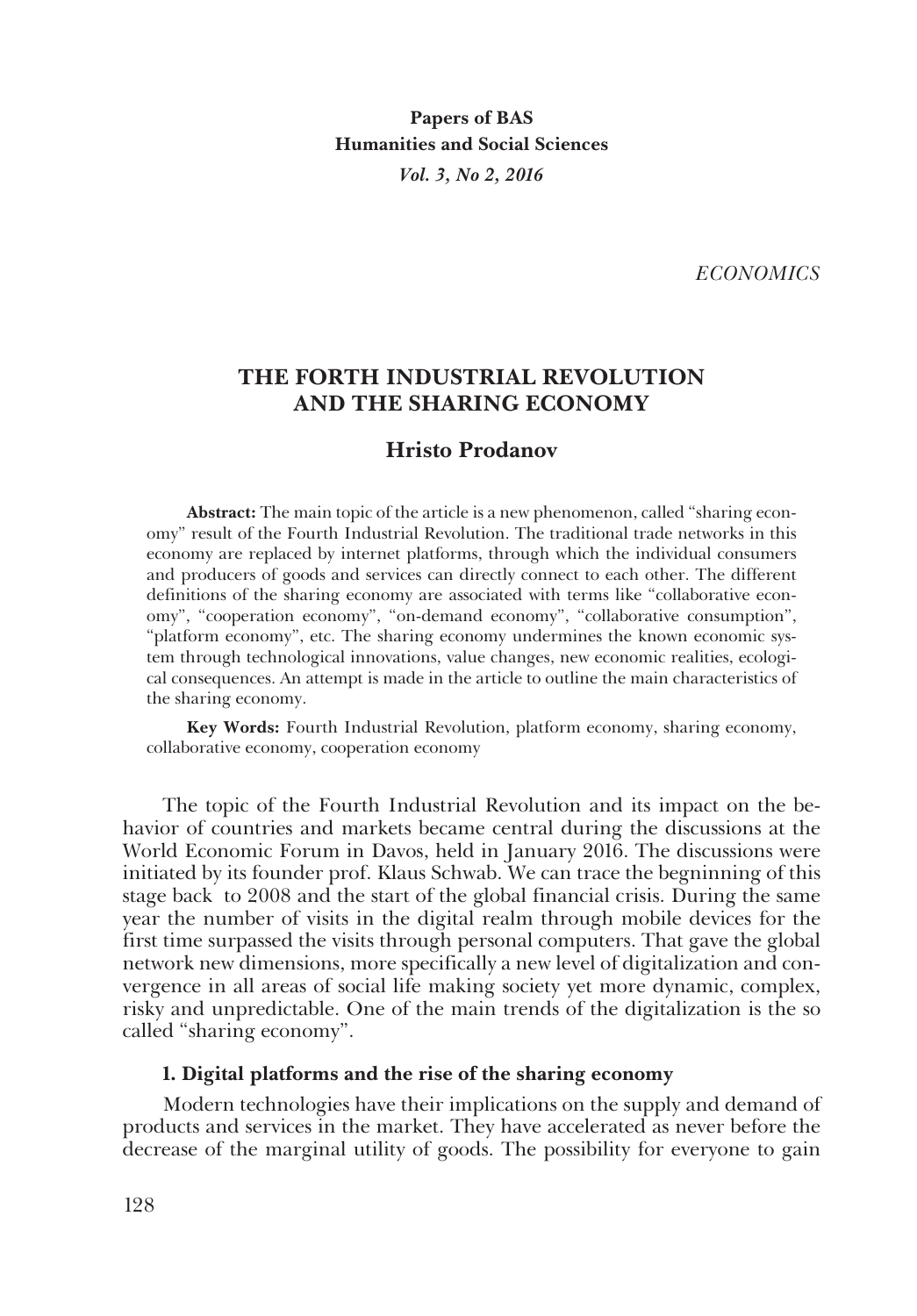access to communication channels gives them the ability to initiate any kind of activity and to use it for profit. That to a large extent alters and diminishes the role of traditional intermediates between buyers and sellers of goods and services, as well as between producers and consumers. That in turn gives rise to a radical transformation of the main characteristics of the market and the compe tition. Traditional trade networks are gradually replaced by internet platforms, through which the consumers of goods and services can connect with each oth� er. New modern versions of the phenomenon once called "barter" are emerg� ing. The term "platform economy" has emerged as a result of the algorithmic revolution to describe the application of computer algorithms to millions of activities, ranging from consumption and leasure to services and production. Those algorithms are connected with the so called "cloud services" and are the core of the digital platforms. The platforms are structures that allow those who interact – consumers, partners and suppliers – to undertake multiple actions, often imposing de facto standards, forming entire ecosystems needed for crea� tion and acquisition of values [**Gawer, A. & M. A. Cusumano**, **2014** ]. There are multiple platforms. The two most powerful platforms are Google and Facebook, allowing one to either search for and obtain all kinds of information or build secondary platforms based on them. Amazon, Etsy and eBay are market plat� forms. So are Airbnb and Uber. They all rely on cloud technologies based on combining the computing power of many computer devices in one system. Any platform becomes a system where millions of computers are connected. They all bring profound changes in markets and labour, the way the economy works and value is created.

The Fourth Industrial Revolution leads to the development of a new trait of the world economies, associated with multiplication of platforms that aggregate and concentrate activities in many sectors. This is a basis for increase in profits through the scale effect of the ever increasing goods and services. Platform based economy creates new opportunities for economic decisions at individual and corporate level. New mechanisms are created that ensure a direct link between all producers and consumers. That can be used potentially by all 7,5 bil� lion people on Earth.

That is how Uber emerged – the biggest global corporation for taxi services that doesn't own taxis, but relies on the idea of a new sharing economy. With a simple mobile application and a few algorithms in no time anyone can become a cab driver. That's how one can compete with the traditional taxi companies. This car sharing platform, created by Uber, has 400 million dollars of annual profit and is valued at 500 billion dollars in 2015, which is three times more than just one year ago [**Higson, 2015** ]. Many experts forecast that around the year 2025 most of the travel will not be done with personal cars, but with cars that will be used thanks to the sharing economy [**Thomson, 2015** ].

Facebook – the largest social network doesn't create its own content, it is just an intermediary. Thanks to that Facebook has become one of the richest companies in the world. The Chinese e-commerce company Alibaba – the big� gest retailer – doesn't have any inventory, but offers all kinds of services – from consumer to consumer, seller to consumer and seller to seller through its web portals. That's how it makes billions.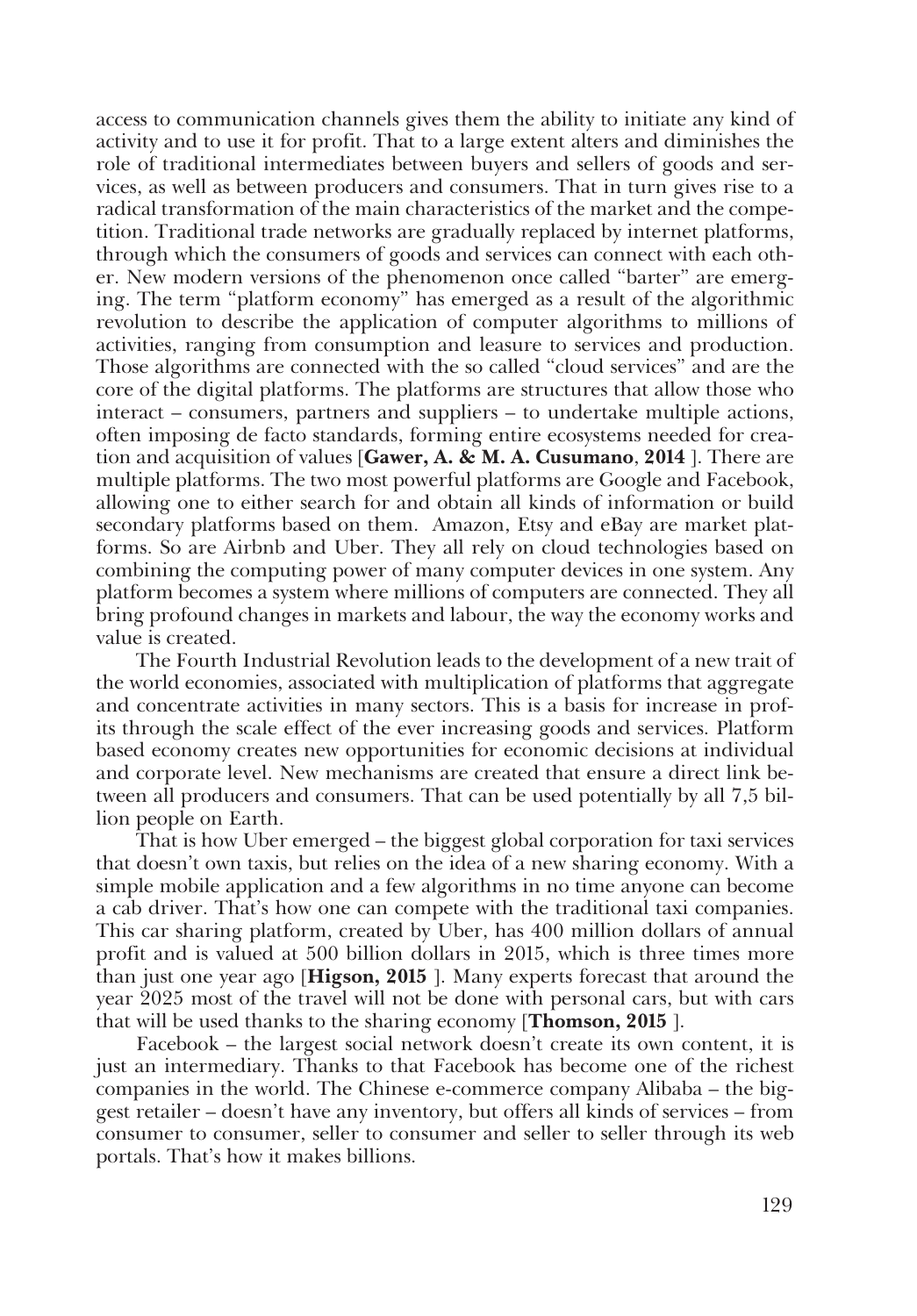The company Airbnb created a platform for people who want to rent a house somewhere in the world. There are 1 500 000 listings of homes in 34 000 cities and 190 countries in the world, but the company doesn't own any home property [**Schwab, 2016**]. It offers more rooms than the world famous hotel chain of Hilton and is estimated to be bigger than the three biggest hotel chains, without having even one room of its own. The office space sharing is growing rapidly and only in 2012-2013 it has expanded by 83%. In only 6 years the company has grown by 8,5 million guests all over the world and its worth is estimated around 10 billion dollars.

Kickstarter is another platform with a very specific profile. It was created by an activist group in New York. The platform directed its activities towards crowdfunding, through which it stimulates creative initiatives. Anyone who needs financing can present his or her project, and in return to undertake the responsibility to complete the project and to repay the investors [**Stats , 2016**].

As a result of a few macroeconomic factors we are witnessing a rapid growth of the sharing economy. The first factor is related to the ever growing consumer distrust in private corporations in the context of financial and economic crisis. The second factor is the decrease of the purchasing power of more and more people as a result of the decrease of wages, unemployment, low levels of econom� ic growth, and the erosion of the middle class. In this situation many people are looking for a way to make or save money, and are open to new business models of direct relationship of consumer-consumer type, between supply and demand, without the mediation of the traditional trade chains and companies. The third factor for the accelerated growth of the sharing economy is associated with the growing ecological concerns and the need for a new way to utilize unused assets. For example, instead of building new homes or producing new vehicles, the unused living space or means of transport can be used within the framework of the sharing economy. Those considerations are particularly pronounced among the younger generations, because they adapt to and operate digital technologies more successfully. The potential of the sharing economy is enormous. It is expected that in the next few years it will grow at a rate of over 25%, even reaching 63% in some sectors by 2025 [**Goudin, 2016:** 7-8]. By 2025 the biggest sectors of the sharing economy will generate revenue of 335 billion dollars, up from 14 billion dollars in 2015 [**Badger, 2015**].

## **2. How to define the sharing economy?**

When we talk about the definition of the sharing economy we should have in mind that it has many and rapidly evolving characteristics, that in practice are often termed in a variety of different ways. Even within the European institutions there is no conceptual uniformity and apparently there is no consensus which term is the right one. The European commission prefers the term "collaborative economy", defined as ",a complex ecosystem of on-demand services and temporary use of assets based on exchanges via online platforms". On the other hand, the European parliament uses the expression "sharing economy" which refers to "a new socio-economic model that has taken of thanks to the technological revolution, with the Internet connecting people through online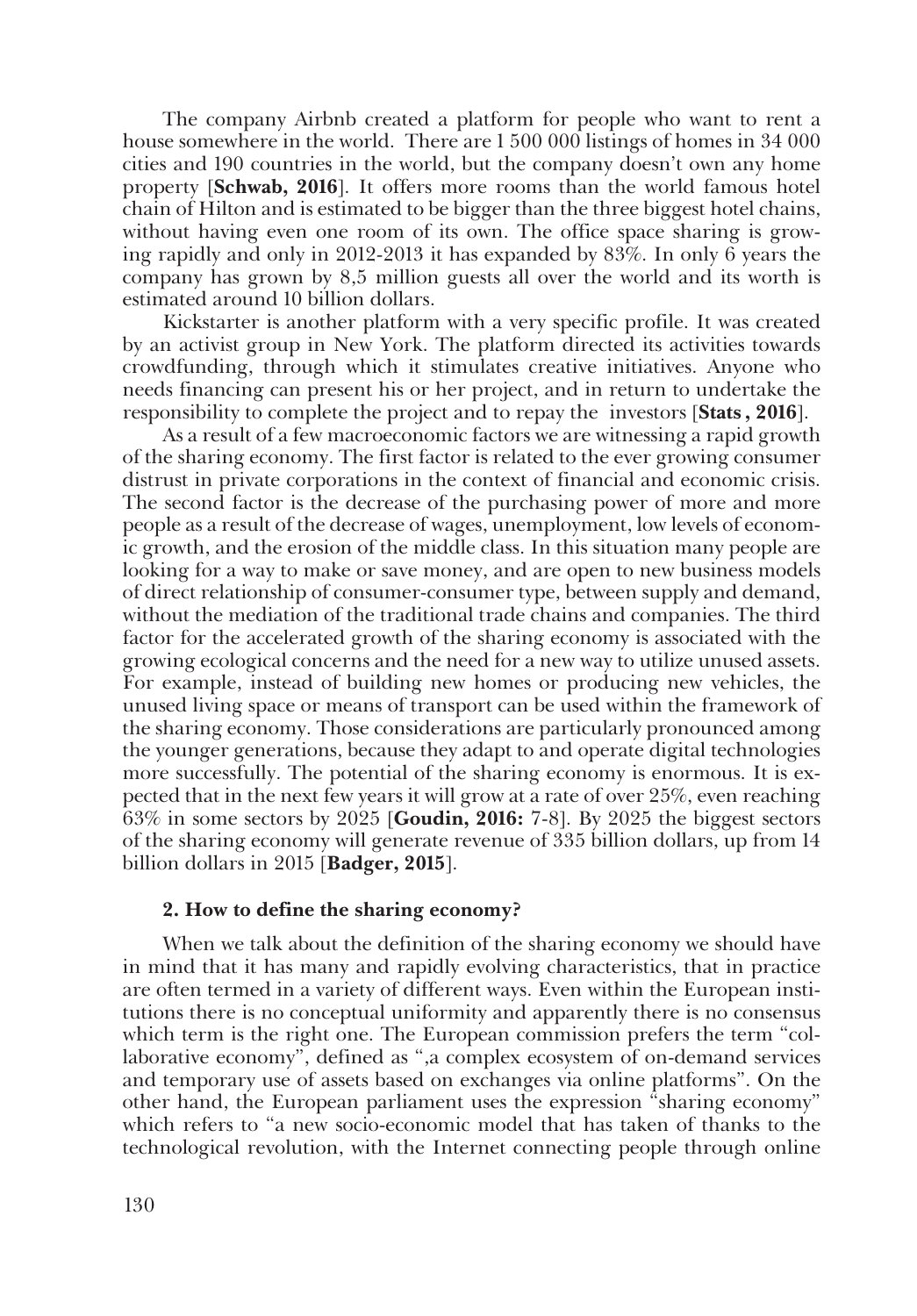platforms on which transactions involving goods and services can be conducted securely and transparently". Other European institutions suggest considering different notions of sharing economy [**Goudin, 2016:** 9-10].

In the past few years, trying to describe the new elements in internet plat� forms, we find terms like "sharing economy", "cooperation economy" or "col� laborative economy", "on-demand economy", "collaborative consumption", "platform economy" etc. In practice all these terms are interchangeable to a large extent, as they describe various aspects of the "sharing economy". In gen� eral the sharing economy is viewed as a system that shares different consumer values and that bypasses the traditional intermediaries. The process is carried out directly on peer-to-peer digital platforms. All the users of the platform create, distribute, share and use different goods and services.

The abundance of new digital platforms and activities which are labeled as part of the sharing economy have raised the question about the accruacy of the term "sharing", and the differences among the various forms of sharing. There is sharing for example in "Wikipedia" where millions of people construct a par� ticular instrument of knowledge; there is sharing in Napster where – legally or not – people share music. But is that the same kind of sharing as in Uber and Airbnb which makes profit and is in fact entrepreneurial activities that facilitate the transformation of vehicle and apartment use into commercial activities?

The common term that describes all possible cases is "platform economy" as a new system of economic relations on the Web, which offers certain conditions of collaboration between the owners of particular goods, and by doing that, becomes a source that generates value.

These platforms generate profit through different mechanisms. Some of them are charging transaction fees, while other platforms are making profit because they have many users and that makes them a good place for advertisement. They can transform the labor of traditional employees into activity of persons that trade, negotiate or perform some new and different kind of labor. The question of platform ownership and control also involves a large degree of ambiguity. In some cases, as it is with Wikipedia, there is no owner or owners, but a set of rules. In other cases, as it is with Uber, the platform is a property of a company financed by venture capital trying to generate return on its investment by either selling it for profit at a later date or by acquiring control over particular activities or assets. The authority in the platform can be decentralized, as in Wikipedia, but it can also be centralized, because the platform is the centre of a system of transactions and communications that separates the buyers or users from those who offer the particular good, service, or piece of information.

Apparently that variety of different platforms, the ownership and power stucture, the different services, goods and information they offer, require much more rigorous comparative analysis of "platform economy" and "sharing econ� omy". For that purpose Rachel Botsman tries to differentiate the different types of activities, defined as "sharing", the use of different terms and the meaning behind them [**Botsman, 2015**]. She points out that one company is involved in sharing or collaboration if it has few main characteristics: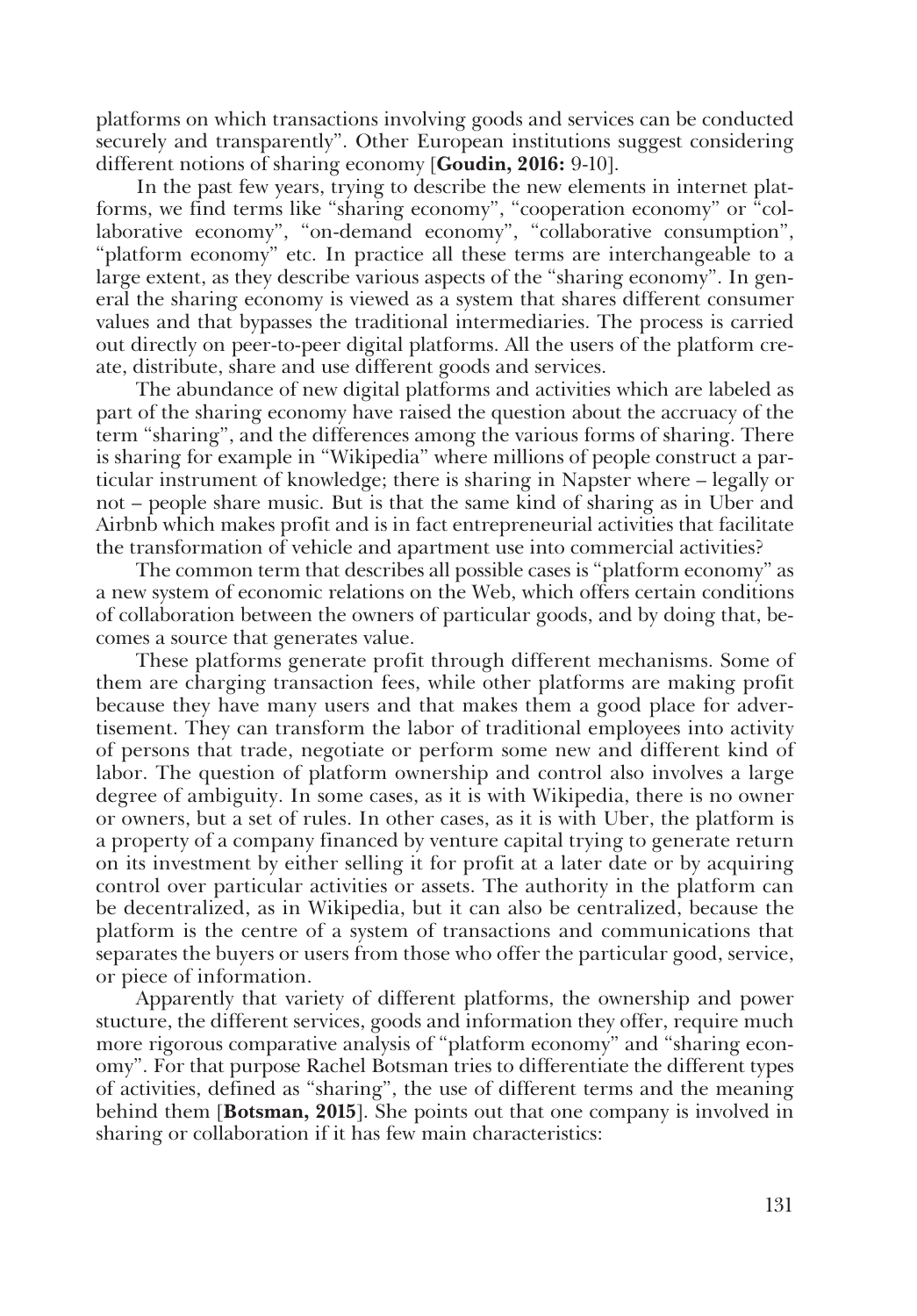– The idea of using the consumer value of unused or undervalued assets must be the core of this business, regardless of whether the benefit is monetary or not.

– The company should be built on clear principles, transparency and authenticity, that must be in the core of its decisions.

– The providers of goods and services must be valued and respected, and that should have positive economic and social consequences for them.

– The platform users have the opportunity to get goods or services more easily, meaning they pay for access, not ownership.

– The business must be constructed through decentralized networks that create sense of belonging, collective responsibility and mutual benefits with the help of a community that was created for that purpose.

Since the trends of development of the digital economy and the new terms used to describe those meanings intertwine, Botsman suggests that a few distinc� tions should be made. The first one is related to the **"collaborative economy"**. This is an economic system of decentralized networks or markets that finds value in underutilized assets by satisfying consumer needs while bypassing the tradi� tional intermediates in the process.

We should differentiate the collaborative economy from the **"sharing economy"** which is based upon sharing of underutilized goods or services, free of charge or for a fee taken directly from the individuals.

The **"collaborative consumption"** is connected with the rediscovery of the traditional forms of market behavior like rent, loan, barter, exchange, donation with the help of technology that was impossible in that scale before the emergence of the network.

"On-demand services" - platforms, oriented towards the needs of consumers requiring immediate access to goods and services. The most popular example in this regard is Uber.

We have to consider the sharing economy from two different perspectives – narrow and broad. In the broad sense it includes all that was already pointed above. It links people with common interests and needs and allows them to share knowledge, goods and services. Everything can be shared – from a place for a nap and vehicles to parking spots and designer clothes. It is a system based on the communication between people who have goods and services, but for one reason or another they are underutilized and because of that it is much more convenient to be shared with other people who have need for them. One might object that sharing of goods and services isn't something new, but the digital platforms reshape that process by letting 3,3 billion internet users to be a part of it. In the same time the sharing economy provides a cheap and broad access to goods and services beyond our concept of ownership. Everyone can be an active part of the sharing economy as a buyer, seller, owner and customer. New models are created for second hand use of goods and services that haven't lost their value and potential. And the waste is diminished in a world more and more overpopulated.

In the sharing economy the engineering, production and distribution of goods is conducted by networks of trust and cooperation that carry out transac� tions through particular internet platforms. The trust is based on practices that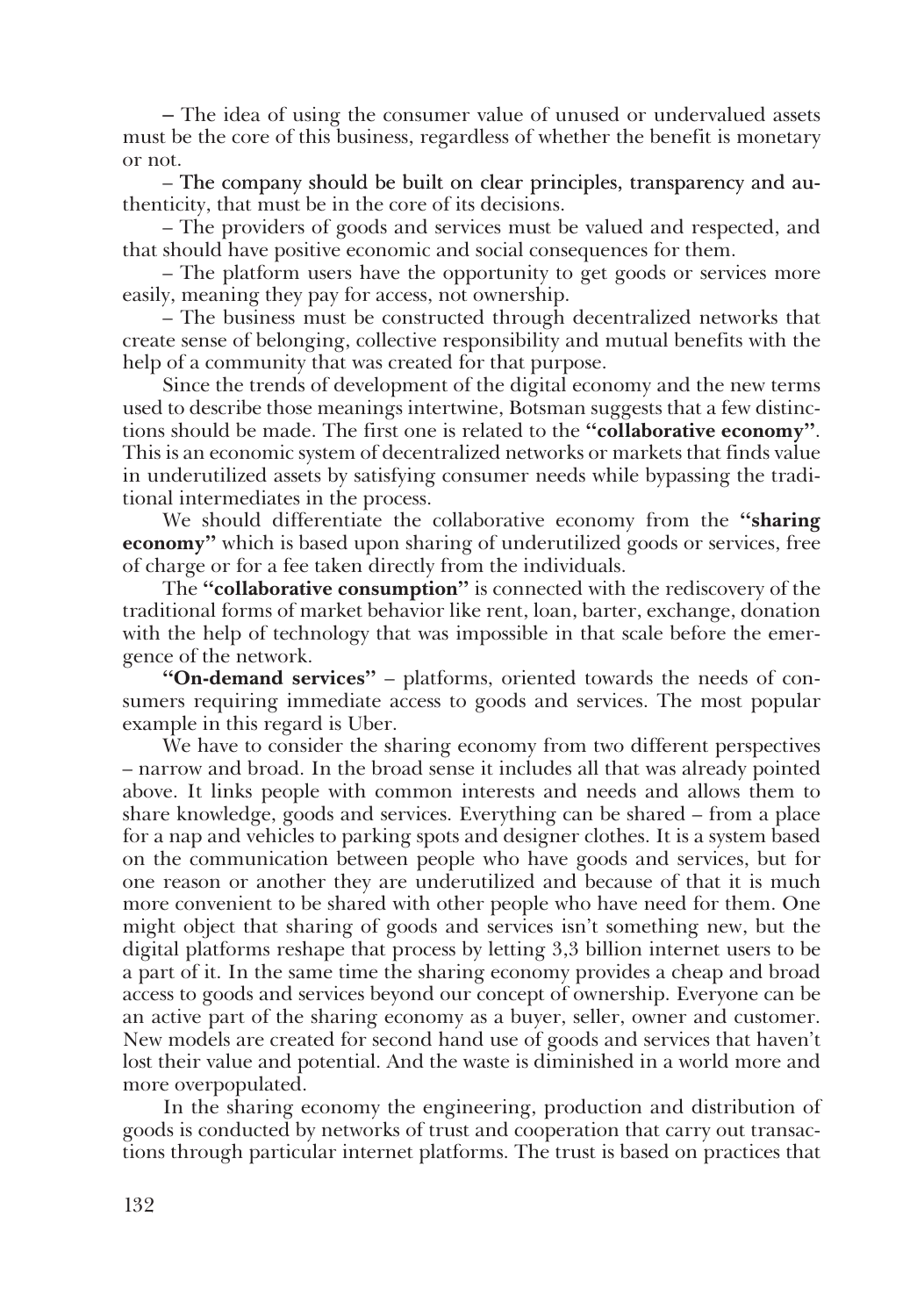are specific to social networks. In social networks, however, people are grouped by common interests, while in the sharing economy they exchange assets and the size of their communities is enormous. This makes possible the maximum use of different assets through efficient models of exchange and shared access. The owners of the platform get their revenues in the form of fees or percentage of the transaction value being withheld. Airbnb for example group people, who wish to share their unused assets with other people who have temporary need of those assets. In the same way one can share financial assets, i.e. a loan that bypasses the big banks. Those technologies can be used even in education where "open education" is being created, and with the particular platforms one can attend lectures or study different disciplines in the departments of the best universities in the world.

Those characteristics of the sharing economy undermine the traditional economic system in four ways: (a) *technological innovation –* the social networks, through which one pays for the use of particular online platforms and mobile systems, create efficiency and trust in those ideas, which amplifies their consequences and makes them large enough to matter; (b) *change of values* – interconnected community is being created to redefine the question about property, consumption and sharing in the digital age, it relies much more on the percep� tions of trust and reputation, it shares not just material assets but experiences; (c) *new economic realities* – the notions of wealth and assets must be redefined in a new way, the consumption must be much more effective and the excess con� sumption must be restricted to a minimum; (d) *ecological consequences –* related to the need to diminish excess consumption and the need for a much more effective use of the limited planetary recourses; that's why the sharing economy is strongly supported by movements for sustainable development and ecological organizations [**Botsman, 2013**].

We are witnessing the transition from traditional individual or private ownership of many assets to economic models through which they become accessi� ble. That affects the markets for a large number of goods and services the access to which was restricted by physical factors until now. It is all about the need of much more effective use of scarce resources, a classic task of economics.

#### **3. The discussions about sharing economy and its main characteristics**

The potential of the sharing economy seems to be enormous. Today anyone can share anything via all kinds of devices. This has contradictory consequences and brings alternative opinions about the sharing economy perspectives. The question is if the "platform economy" or the "sharing economy" is bringing humanity closer to a world of richness or to a world of growing unemployment and inequality?

The creators of that economy like Bob Norris – the founder of Intel, Steven Jobs – of Apple and Bill Gates – Microsoft are convinced that this new type of economy is bringing a new world with more possibilities and new horizons. There are some scholars who even predict that the sharing economy will bring us to a post-capitalist stage. In his famous book "Postcapitalsim: A Guide to Our Future" the British scholar Paul Mason argues that post-capitalism is possible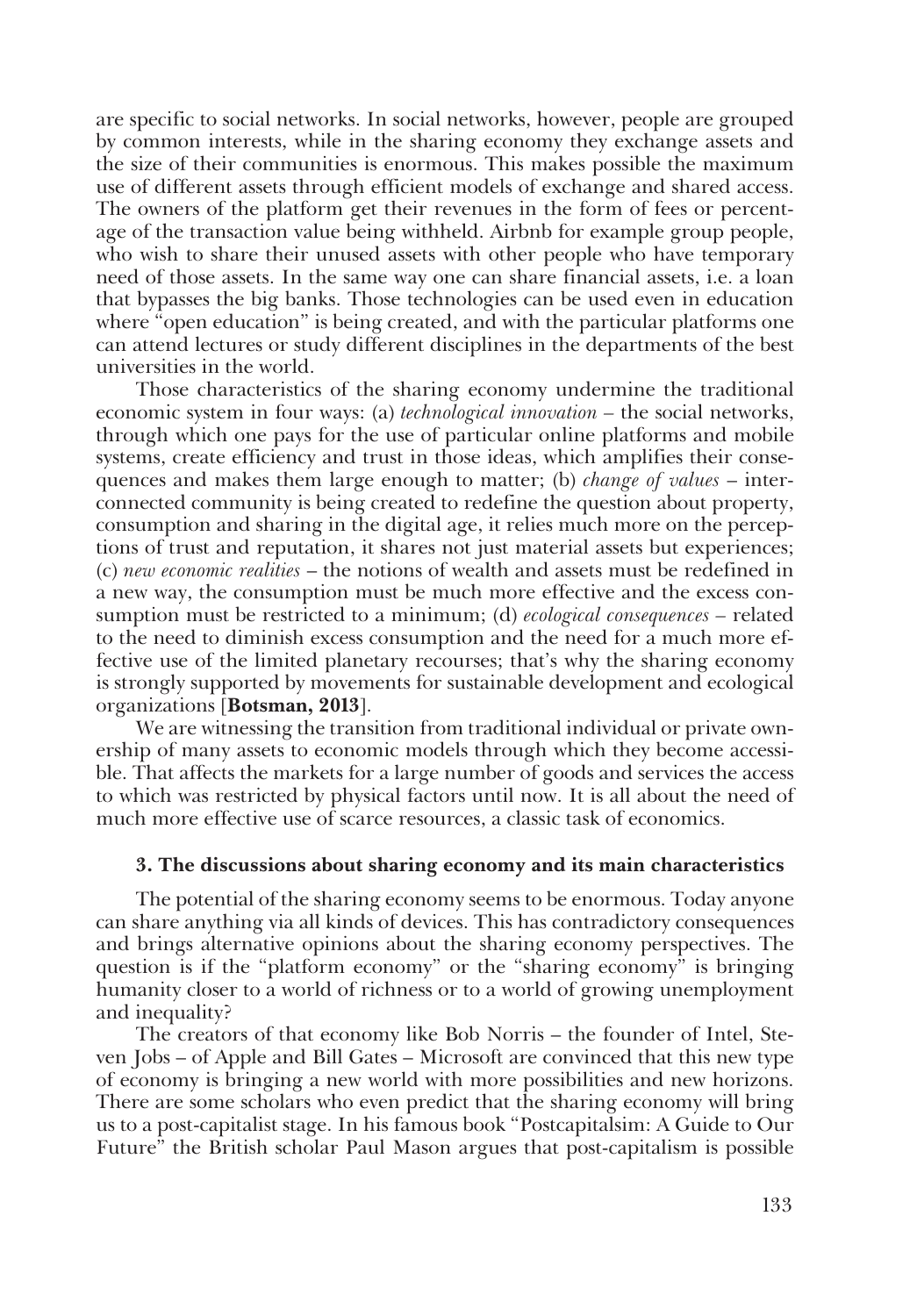because of three major changes that have been caused by information technology [**Mason, 2015**]. The first one is about the diminished need for labor, the eroded boundaries between labor and free time, the weakening link between labor and wages. The upcoming wave of automatization will diminish the need for labor. Secondly, the information erodes the price setting capabilities of the market. This is because the markets rely on the insufficiency of particular goods, but on the net there is plenty of information. The system is trying to protect itself by creating monopoles in the form of giant technological companies and in a scope never seen in the past two centuries. They, however, can't be long lasting. Thirdly, there is a spontaneous emergence of collaborative forms of produc� tion by cooperation of many subjects. Goods, services and organizations emerge that don't comply with the dictate of the market and managerial hierarchy. A typical example about that is Wikipedia which was created by volunteers from all over the world. The calculations point out that it has deprived the business of encyclopedias and the advertisement industry of 3 billion dollars in annual revenue. Parallel currencies, co-operations, self-managed spaces emerge. The leading role in the change, according to Paul Mason, belongs to the sharing economy of the last decade that points the way to post-capitalism. Cooperation in the creation of different things with network technology, where goods and services are created, leads us beyond the market system and the state will have to create a specific legal regulatory base to manage that. That post-capitalist sector, Mason thinks, will probably co-exist for decades with the market sector, but the beginning of the big change is already set. With millions of people, connected to the network, capitalism brought forward a new subject of historical change – well educated and interconnected human beings [**Mason, 2015**].

Paul Mason's ideas, however, are disputed by many scholars who stress on the fact that the sharing economy is not something new, but an upgraded version of capitalism that strengthens its faults [**Murray,** 2015: **McMillan, 2015**]. There are a few discussion points that mark the debate about the sharing economy and its implications on social and economic life. Those points are part of different politico-economical interpretations:

First, *it is thought that the sharing economy is a new channel* through which *the so-called precariat* – young people, victims of the world economic crisis, unemployed – have a chance to get income from the property they own but is unused for one reason or another. On the other hand, it helps those with low income to get goods and services they usually can't afford at low prices. That is of utmost importance in today's world where a growing number of people are struggling with declining or frozen income. This is typical of the eroding middle class in developed countries. The crisis is forcing people to restrict their expenses and purchases and rent instead. The sharing economy gives them a chance to work in more flexible conditions with much more flexible working hours. They don't have to buy particular goods and services, because they can rent them at a much lower price. They don't have, for example, to keep their cars in the garage, because they can rent them out and cover some of the more pressing expenses with the money they get. Furthermore, this frees them from the routine of everyday life, and gives a chance for additional revenues for those who provide the goods/services, and lowers the expenses of those who rent. A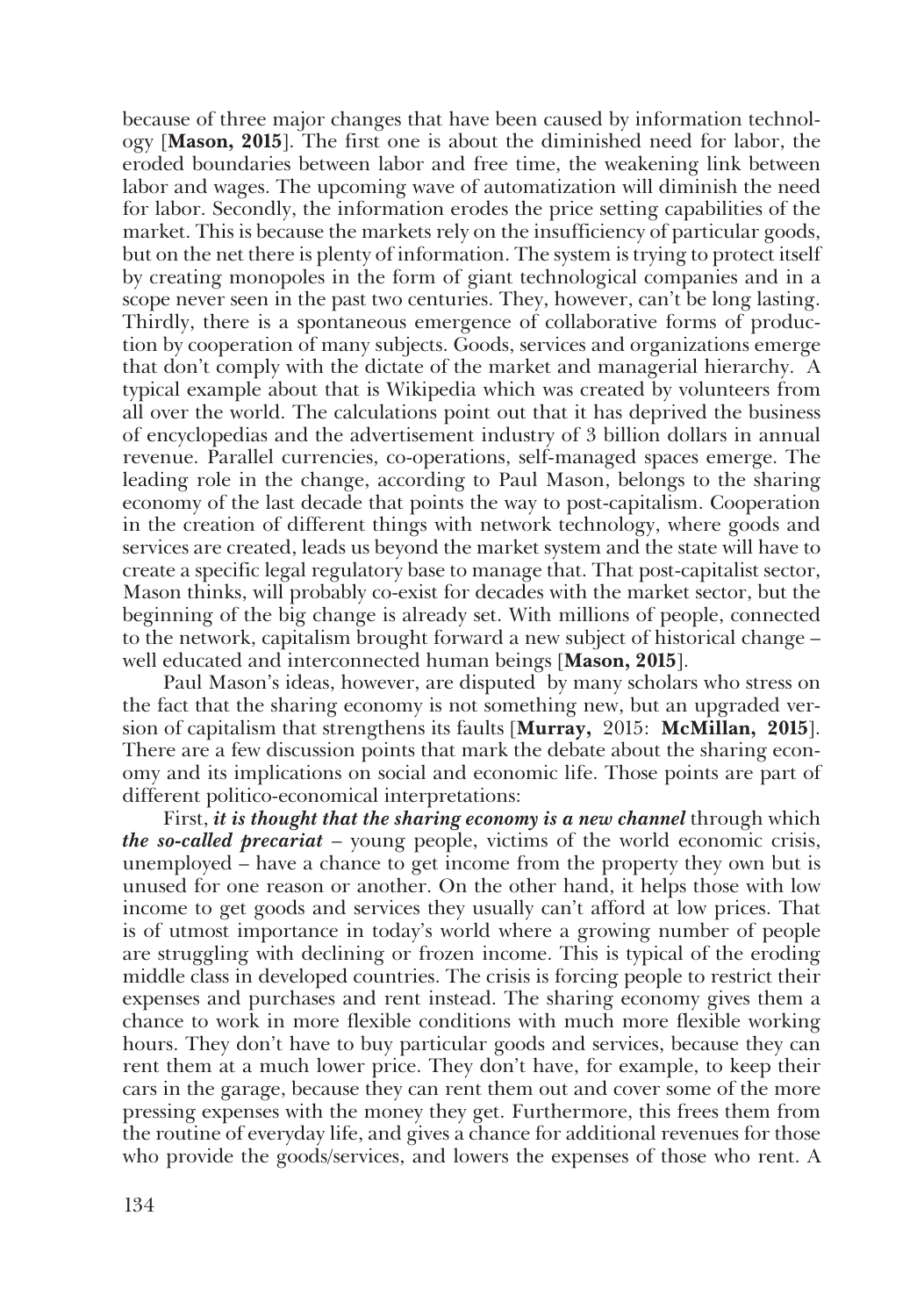big army of micro-entrepreneurs is being created, not formally involved in an employment relationship, who are their own bosses and manage their own busi� ness.

At the same time the critics of the sharing economy stress on the "special situation" of that type of economy, which suggests no taxes and diminishes the redistributive role of the state, reinforces the state's withdrawal from economic life and promotes politics of austerity. Emphasis has been placed on the problem that participants in the sharing economy don't have the same labor rights as people in other economic realms, which is putting them at a disadvantage. In� deed there is a completely new situation for clients, workers, the market, and the different communities. There are some questions like – should clients get life and health insurance while using a vehicle from Uber or a room from Airbnb; are those who rent out their rooms or vehicles to other people considered em� ployees under contract or are they their own bosses; another serious issue is the need for adequate regulation of particular markets in a way that doesn't allow monopoly and strengthens competition, because today we are witnessing a trend that creates monopoly platforms.

Furthermore, websites and companies operating in the sharing economy earn big revenues at the expense of their own clients, but they don't perform any social activities. Some scholars even stress the fact that the sharing economy creates atomized and isolated individuals who don't work in natural working environment as part of a team that creates a sense of community and solidarity among its members. It is feared that the sharing economy "will bring an antiutopian future for workers deprived from protection, fighting each other for the privilege to get the next job" [**Sandararadjan, 2015**].

This fuels growing discussions where some scholars even stress on the total liberalization of services, the end of the known social models in Europe, the growing impossibility to offer adequate regulation of employment relations, working time or collective actions to protect workers. Others see new opportuni� ties opening in the services sphere that allow the emergence of projects based on cooperation and sharing resources in different realms – not just in transpor� tation, but in finance for instance, where instead of taking loans from banks, systems of local or sharing financing are being created. Ultimately this leads to a decrease in marginal expenses [**Degryse, 2016:** 5].

The critics of the sharing economy stress that it is not something new, because it preserves the main characteristics of capitalism. For example: trade, pri� vate ownership, market, money, credit, profit etc. Moreover, Adam Booth says that what we are witnessing today is "the rise of parasitic rent-seeking capitalism on a vast scale. The main "revolutionary" feature of the "sharing" economy has been to turn *personal* property into *private* property – that is, to turn the personal property of millions of ordinary people (homes, cars, etc.) into a source of profits for the capitalists" [**Booth, 2015**]. So solidarity which by definition should be in the centre of the sharing economy is nothing more than a product of the capitalistic pursuit of profit. The extent of solidarity that exists is connected with the channels which help ordinary people overcome some social evils and make some extra money from their property, while those who rent pay less than they would have in the traditional economy and are thus able to afford things they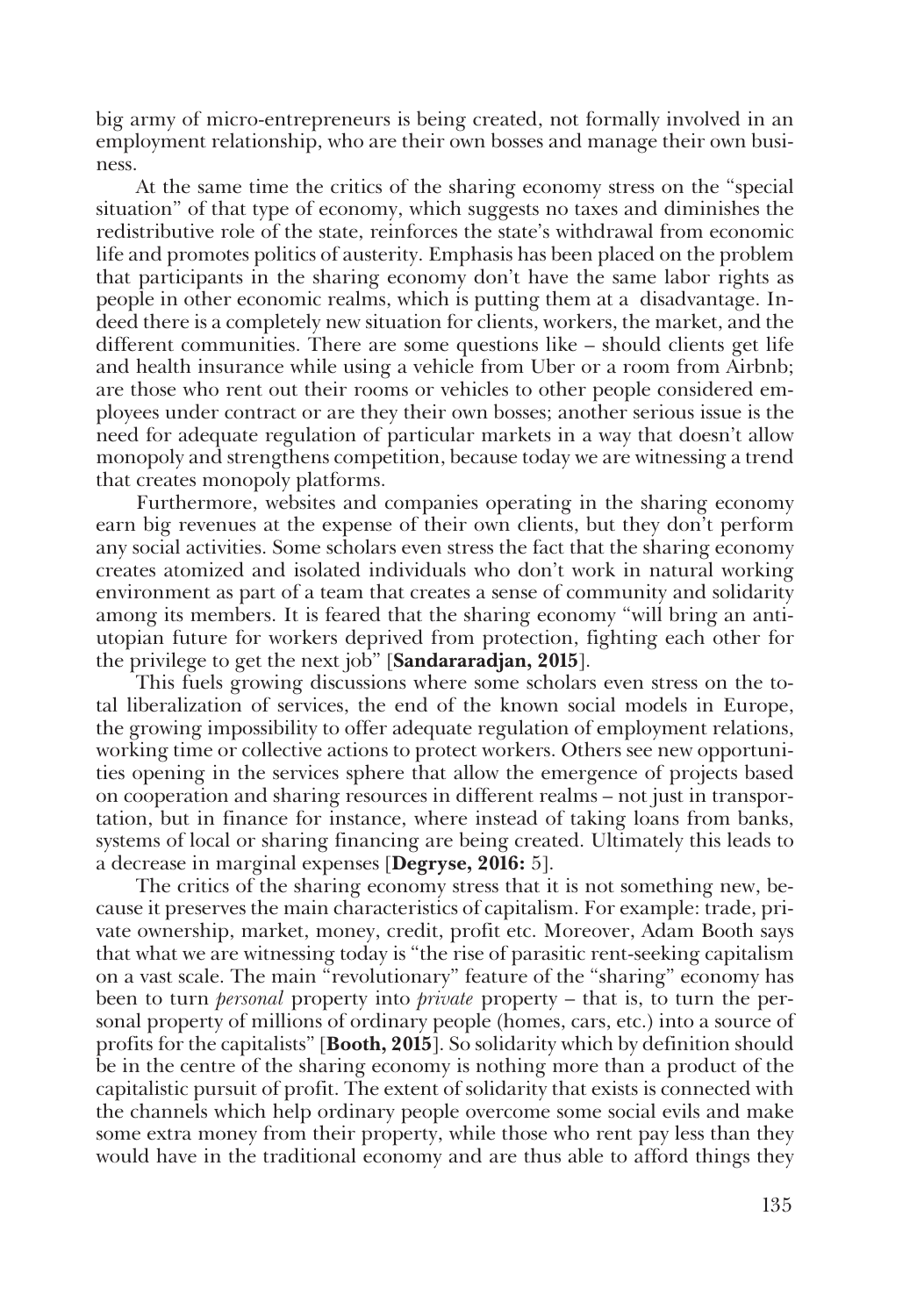normally would not have access to. At the same time the company or the internet platform, that intermediates, takes a fee from the owners and the tenants. The other part of society, including other economic spheres, incur losses from the competition of the sharing economy, people lose their jobs, companies go bank� rupt. Some scholars think that those circumstances create a new phenomenon – "Luddites in the age of Uber", pointing out that at the early stages of the First Industrial Revolution workers saw a danger that machines can replace them. The Luddites movement emerged as a result and set out to destroy all machines. We are witnessing a new wave of protests against Uber in various countries, because the company takes jobs from traditional taxi drivers and companies. But just as the Luddites did not succeed in stopping the First Industrial Revolution so contemporary protests against companies like Uber wouldn't be able to stop the advent of the new business models that emerge from the culmination of the Third and the beginning of the Fourth Industrial Revolution [**Deakin, 2015**].

At the same time it is a fact that the development of the sharing economy in the past few years has turned companies in this sector into global corporations, some of which generate annual revenue of billions of dollars. The destruction of previous transportation business structures causes a sort of polarization, where on the one end we have millions of people that use the service, while on the other end is the large corporation acting as an intermediary and accumulating grandiose profits.

Second, it is believed that the *sharing economy offers new opportunities to economize resources* – financial, economic, social, and environmental. The shar� ing economy allows one to get something at a much lower price than in tradi� tional market transactions. It makes society much more mobile and inventive, teaches people to use only the things they need, to save space used by unnecessary objects, to challenge the domination of consumer culture and consumer capitalism by replacing them with the culture of sharing, to increase the value of shared goods, to save time and money, to facilitate access to resources, to ensure new channels for revenue and savings. Instead of constantly producing new things we don't use all the time, now we can share them and maximize the opportunities for their use. The sharing economy is seen as a factor that dimin� ishes carbon and environmental pollution. It helps saving dwindling and scarce natural resources. This is particularly important in the context of rapid urbanization and growing population, which according to the UN will reach 9,3 billion people in 2050, each of them a consumer of more and more scarce resources. This is why the sharing economy has the potential to change, because consumers won't buy and use their own vehicle for example, but would rent one instead. And by doing that they become a factor that decreases carbon emissions in the atmosphere. Consumers can essentially share all kinds of stuff including energy resources. Some scholars even consider eco-friendly production to be the energy of the future. They imagine it would be similar to the internet, like a network of commercial and residential buildings, covered in solar panels, generating and sharing energy with each other. In this manner the selfish profit motive and the strive for cheap energy creates preconditions for solidarity among all the inhab� itants of the planet, who gain an opportunity to secure a much cleaner natural environment on the basis of sharing resources with each other.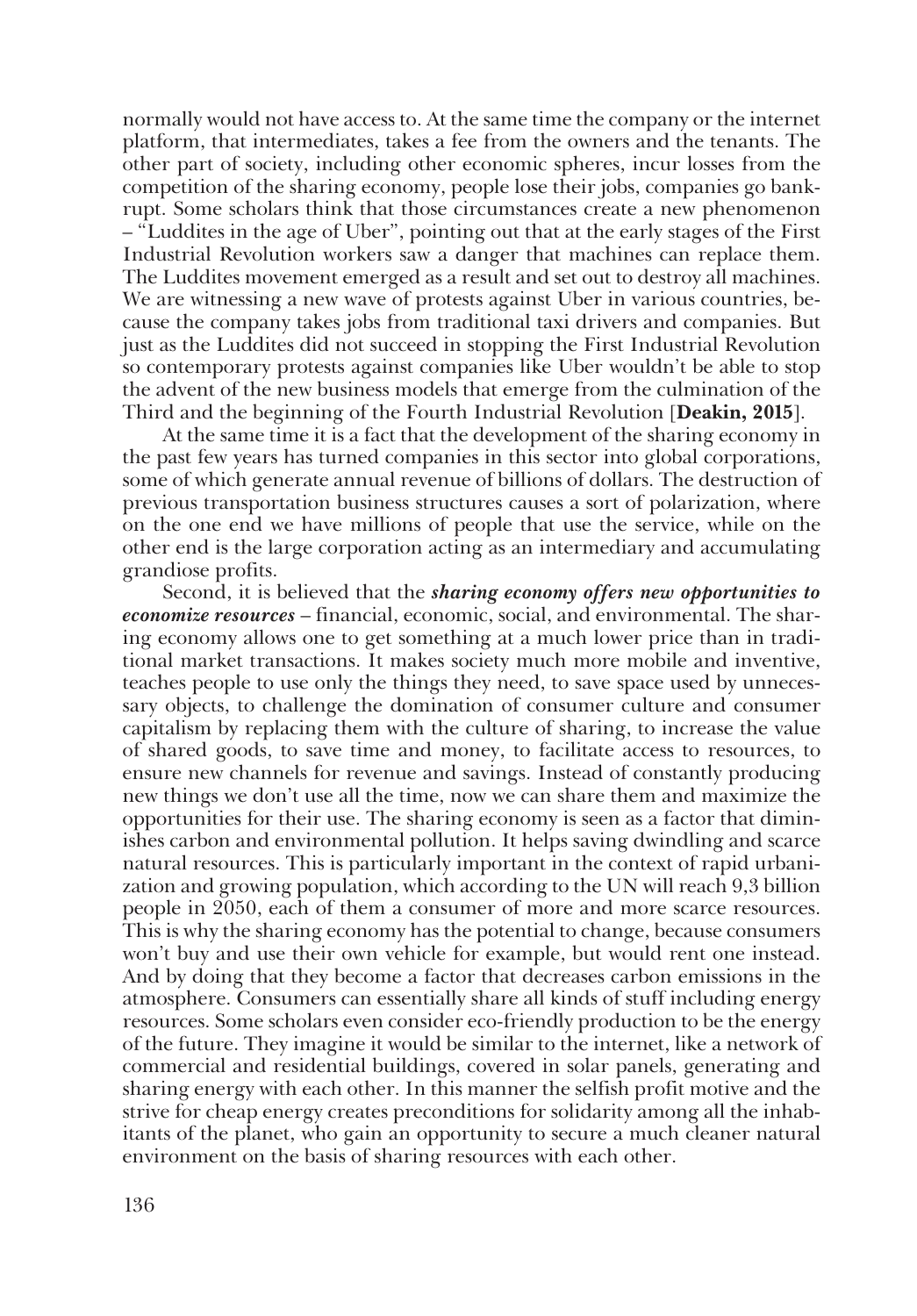Third, it is supposed that by creating a network of micro-entrepreneurs, who don't pay taxes and offer particular goods and services for temporary use only, *the sharing economy actually deals a serious blow to traditional pyramidal companies and corporations.* Now anyone with a computer and internet access can do business by themselves. The access to goods, services and knowledge becomes more important than their ownership. This is one of the main charac� teristics of the new digital revolution. It is believed that this will lead to a move away from economic inequality, concentration of wealth in the hands of a few people and big corporations and towards an economy of millions of micro-en� trepreneurs with their own businesses. For example, it will be cheaper and more comfortable for someone to rent an automobile for a given period of time, than to buy it directly from the producer, which eats into the producer's profit mar� gin, and leads to reduction in investments, production, employees, wages and so on. Any of us can now temporary share or rent some kind of good and service with consumer value, which at that moment is not being used by anyone else.

Meanwhile sharing and renting are reducing the profits of big corpora� tions that offer these goods or services. People don't buy, they share instead. This has negative consequences as well – lower economic growth, more poverty and unemployment for those working in the traditional economic sectors. There is a fundamental shift in the production, distribution, and exchange of different goods. A labor market catastrophy and the emergence of technological unem� ployment are predicted, where many of the jobs in companies operating with traditional economic sectors will be lost. The capitalist principle that everybody's gains is somebody elses loss will apply. A typical example in this regard is the copyright, which has almost ceased to exist on the Internet, where anyone can download for free a book, a song, a movie or something else. The companies in the sharing economy spend most of their profit for advertisement or other useless activities, instead of allocating resources to those parts of society where those resources are scarce. It seems that solidarity in the sharing economy is only among those that take part in it, while egoism is directed towards everybody else.

Forth, *the sharing economy leads to improvements in many social sectors*  – from health to education. That however doesn't happen as a result of the re� distribution role of the state, but rather through the access to knowledge, goods and services these new technologies give to people. For instance, people are able to rent medical equipment they can't afford under other circumstances. Or rent textbooks and manuals for kids and have them take part in online education. Or rent particular office space where no one is working at the moment. Or just acquire some knowledge that has been shared by someone on the net. That creates an opportunity to improve a long list of public services that the governments don't have to buy anymore, but only to hire – which can lighten their budgets. Almost everything can be offered or rented – from vehicles for public transportation to snow-cleaning machines. This considerably reduces the expenses of the poor and the diminishing middle class, frees money, desperately needed by the dwindling community budgets, and allows the redistribution of more money for social services. All sides of the equation win. Although moved by egoistic motives, they demonstrate a new kind of solidarity in the name of their own survival.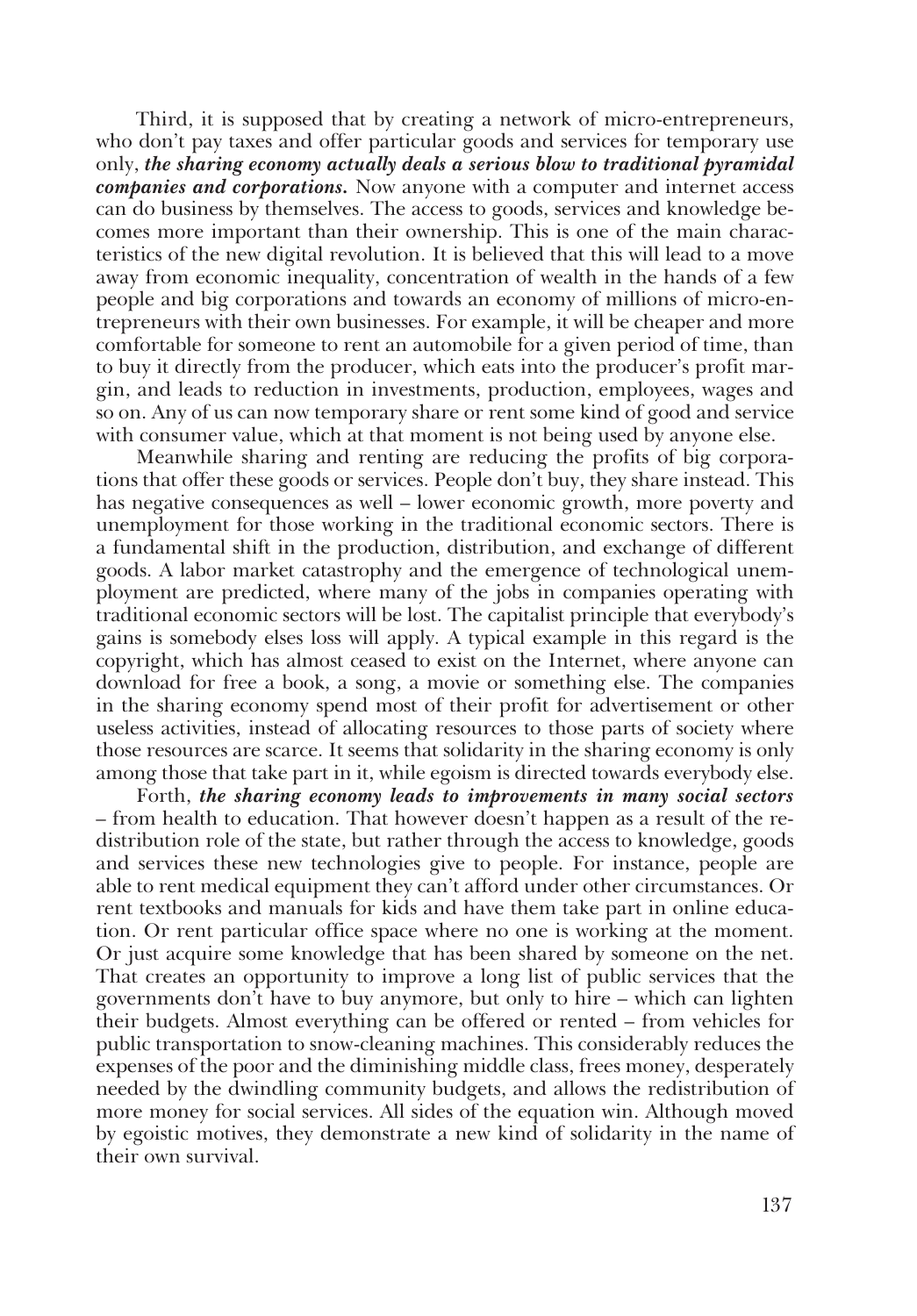Fifth, one of the main advantages of sharing economy are considered to be the *models for generating trust* among the owner, the renter and the intermediary company. Clearly no one would give his car to a stranger if that means risking to never see it again or to get it back in poor condition. And no one would rent a damaged vehicle. These two sides must have the trust of the intermediary company that rents out somebody's property to a third party. In order to overcome this contradiction the "sharing economy" sites create vari� ous systems that generate trust. These include: rating systems, reviews from us� ers; communication between users, between clients and customers; collecting data for the participants, who get to know each other over time and develop trust, etc. Some scholars suggest that the systems of generating trust in the sharing economy have a big potential that can be used in society and politics. This makes social capital a much more significant factor in the economy. The sharing economy, in contrast to the neoliberal economy of the Third industrial revolution, works in a way which generates trust. This is why equality and the horizontal connections among the millions of participants in these interac� tions are crucial.

In his grand study about the perspectives of the sharing economy in the EU Pierre Goudin considers that "its growth could eventually lead to a reduction in income and wealth inequality. At the same time, however, its development could potentially trigger the creation of new forms of 'social exclusion', such as the exclusion of an individual/provider from the sharing economy business due to e.g. poor ratings" [**Goudin, 2016:** 6]. This prognosis seems very optimistic consider� ing that the sharing economy causes a loss of jobs and increases unemployment. It is indisputable that the outcomes of the sharing economy are contradictory as is the entire development of capitalism. It brings a lot of positives, but we can't ignore the risks it engenders.

#### **REFERENCES**

- **Sandararadjan Arun.** *Задава се ангажиментната икономика. Какво означава това за работата ни*. Либерален преглед*.* [Zadava se angajimentna ikonomika. Kakvo oznachava tova za rabotata ni.] (Available from: http://librev.com/index. php?option=com\_content&view=article&id=2821&Itemid=1000*.* [accessed: 7. Oct. 2015]).
- **Badger, Emily. 2015.** *Who millennials trust, and don't trust, is driving the new economy*. The Washington Post*.* 16 April 2015.
- **Booth, Adam.** 2015. *The sharing economy, the future of jobs, and postcapitalism part one*. (Available from: http://www.socialist.net/the-sharing-economy-the-future-of-jobsand-postcapitalism-part-one.htm**.** [accessed: 26 Аugust 2015]).
- **Botsman, Rachel**. 2013. *The Sharing Economy Lacks a Shared Definition*. (Available from: http://www.fastcoexist.com/3022028/the-sharing-economy-lacks-a-shared-defini� tion. [accessed: 21.11.2013]).
- **Botsman, Rachel**. 2015. *Defining the Sharing Economy: What is Collaborative Consumption – And What isn't*? (Available from: http://www.fastcoexist.com/3046119/defining-thesharing-economy-what-is-collaborative-consumption-and-what-isnt/. [accessed: 12, 27.05.2015]).